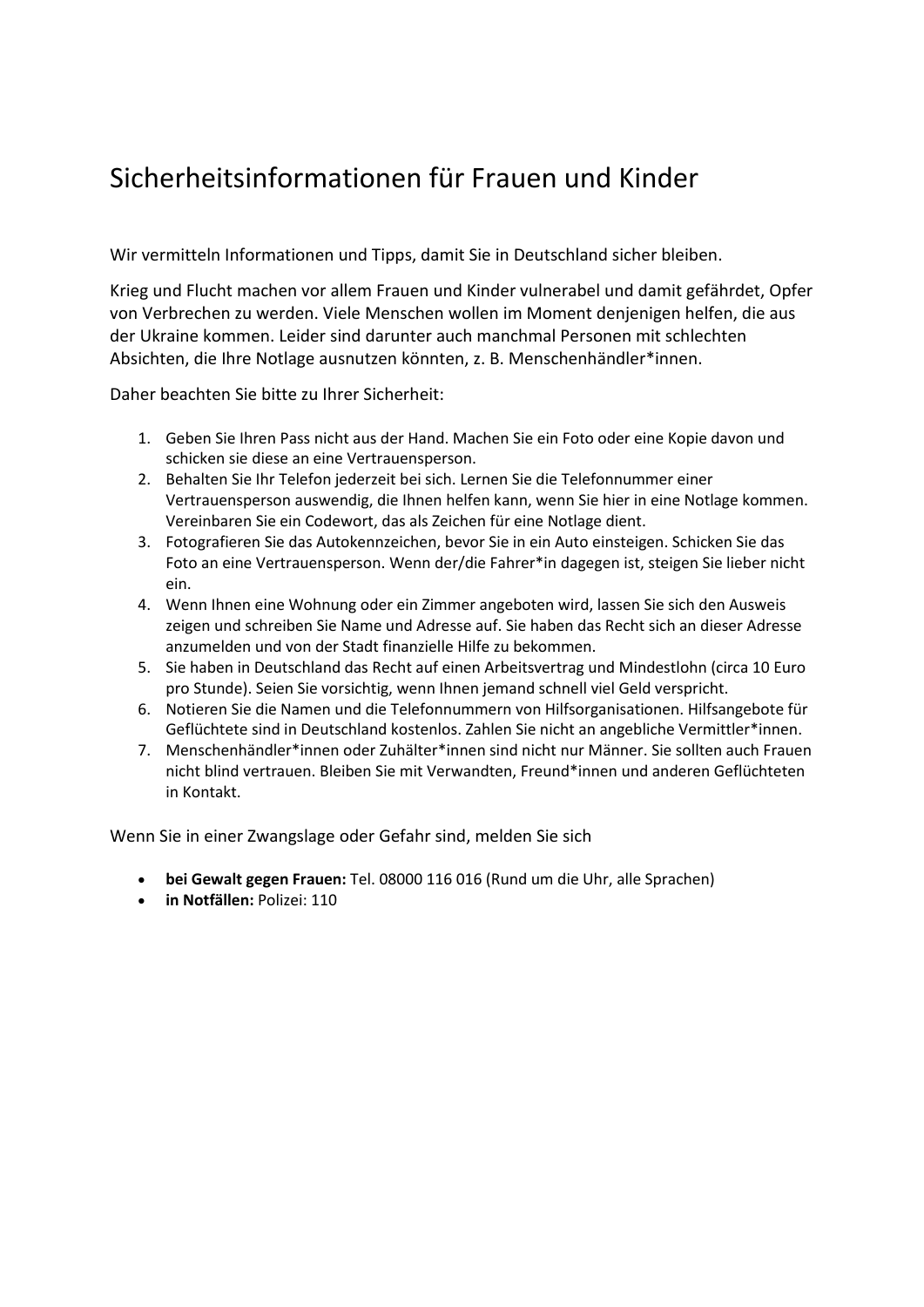## **Важлива інформація для безпеки жінок та дітей!**

Ми розповсюджуєм інформацію та поради для Вашого безпечного перебування вНімеччині.

Під час війни та біженства жінки та діти стають особливо вразливою групою та потрапляють під приціл злочинців.

У цей важкий час багато людей зголосилися надати допомогу українцям, які через війну змушені були покинути територію рідної держави. На жаль, завжди існують ті, хто намагається використати скрутну ситуацію інших на свою користь. Іноді під виглядом допомоги маскуються ті, чиї наміри є злочинними.

Тому заради власної безпеки дотримуйтесь таких правил:

- 1. Нікому не віддавайте свій паспорт. Зробіть фото або копію Вашого паспорта і відправте тому, кому Ви довіряєте.
- 2. Тримайте Ваш мобільний телефон завжди поруч. Вивчіть напам'ять номер телефону близької людини, домовтесь про «кодове слово» у разі загрози небезпеки.
- 3. Фотографуйте номери автомобілів перед тим, як в них сідаєте та відправляйте близьким. Якщо водій проти того, щоб Ви це робили – краще відмовтеся від такої поїздки.
- 4. Якщо Вам пропонують житло (квартиру, кімнату тощо) попросіть показати паспорт, запишіть повне ім'я та адресу цієї людини. У Вас є право на прописку та фінансову допомогу від міста.
- 5. У Вас є право на працю з робочим договором та середньою заробітною платою (приблизно 10 Євро за годину). Будьте обережні, якщо хтось пропонує Вам швидкі та легкі гроші.
- 6. Занотуйте собі назви та телефонні номери організацій, які можуть Вам допомогти. В Німеччині допомога біженцям безкоштовна. Вам не треба платити гроші так званим «посередникам».
- 7. Сутенери та торговці людьми можуть бути не тільки чоловіки, а також жінки. Не варто нікому сліпо довіряти. Залишайтеся на зв'язку з Вашими близькими та рідними, друзями та іншими біженцями, з якими Ви познайомилися під час подорожі.
- 8. Якщо Ви потрапили у скрутне становище або Вам щось загрожує, зв'яжіться за наступними номерами:
	- у разі насилля проти жінок: 08000 116 016 (цілодобово, всіма мовами)
	- у екстрених випадках: Поліція: 110